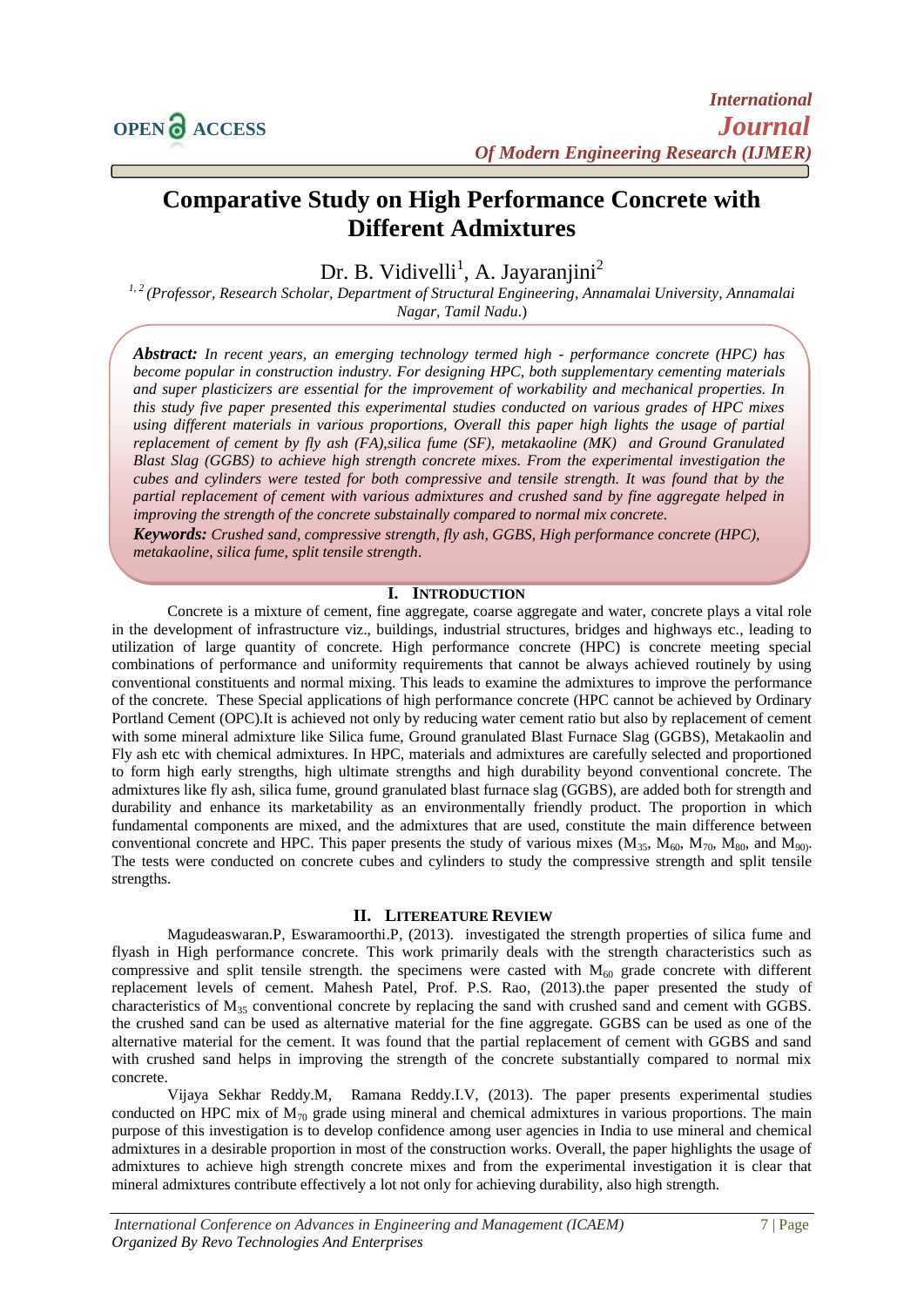Vijaya Sekhar Reddy.M., Dr. Ramana Reddy I.V. (2012), paper presented experimental studies conducted on two grades of HPC mixes of  $M_{80}$  and  $M_{90}$  using mineral and chemical admixtures in various proportions. The main purpose of this investigation was to develop confidence among user agencies in India to use mineral and chemical admixtures in a desirable proportion in most of the construction works.

#### **III. EXPERIMENTAL PROGRAMME**

The experimental programme was designed to compare the mechanical properties(compressive and tensile strength) of high performance concrete with various grades of concrete with different replacement levels of cement such as silica fume, fly ash, metakaoline, Ground Granulated Blast Slag were selected as 0-30 percent silica fume, 0-33percent fly ash, 10,13.23,15.13 percent metakaoline, 30-50% GGBS. Also replacement level of fine aggregate by crushed sand was selected as 0-30%.

The concrete cube specimen size of 150 mm size, cylinder specimen of size 150 mm diameter and 300 mm height were used as test specimens to determine the compressive strength of concrete and Split tensile strength of concrete. The test results were compared with individual percentage replacements and combinations of admixtures for five grades of concrete  $(M_{35}, M_{60} M_{70}, M_{80}, M_{90})$  during the curing period 28 days. Results of compressive strength and split tensile strength for  $M_{35}$ ,  $M_{60}$ ,  $M_{70}$ ,  $M_{80}$ ,  $M_{90}$  were shown in Fig.1 and Fig. 2 respectively.



Fig. 1 Compressive Strength of various mixes



Fig. 2 Split Tensile Strength of Various mixes

#### **IV. CONCLUSIONS**

According to the test results, it can be conclude that  $M_{35}$ ,  $M_{60}$ ,  $M_{70}$ ,  $M_{80}$ ,  $M_{90}$  grade of concrete can be produced by partial replacement of cement by fly ash, silica fume, metakaoline and GGBS. Also replacement of fine aggregate by crushed sand. The strength of the concrete is increased by using admixtures.

1. The maximum compressive strength achieved in  $M_{35}$  grade of concrete is 11.2Mpa compressive strength for 50% replacement of cement by GGBS and 6.3Mpa split tensile strength for 20% replacement of fine aggregate by crushed sand.

*International Conference on Advances in Engineering and Management (ICAEM)* 8 | Page *Organized By Revo Technologies And Enterprises*